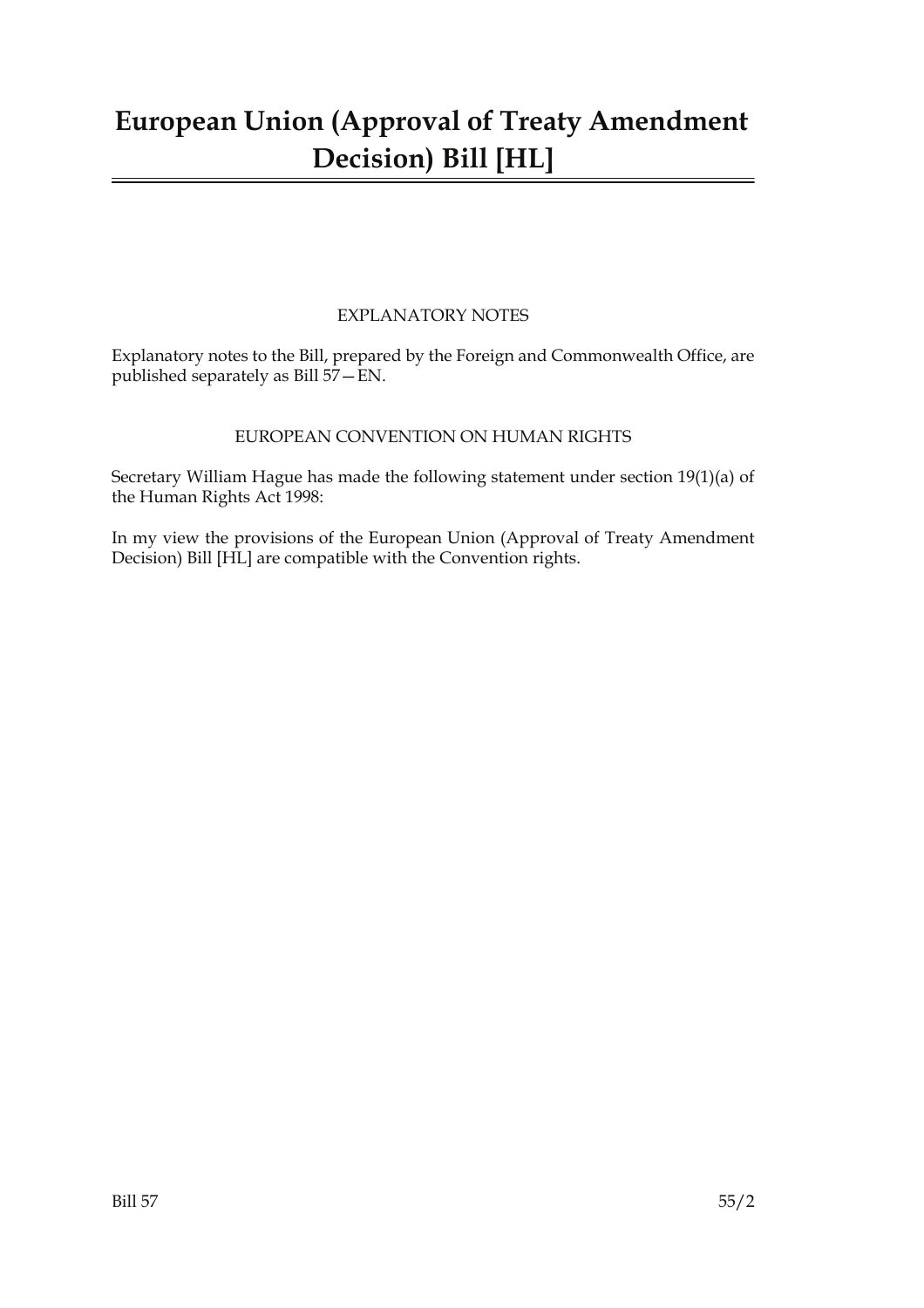# **European Union (Approval of Treaty Amendment Decision) Bill [HL]**

### **CONTENTS**

- 1 Approval of EU decision relating to stability mechanism
- 2 Extent, commencement and short title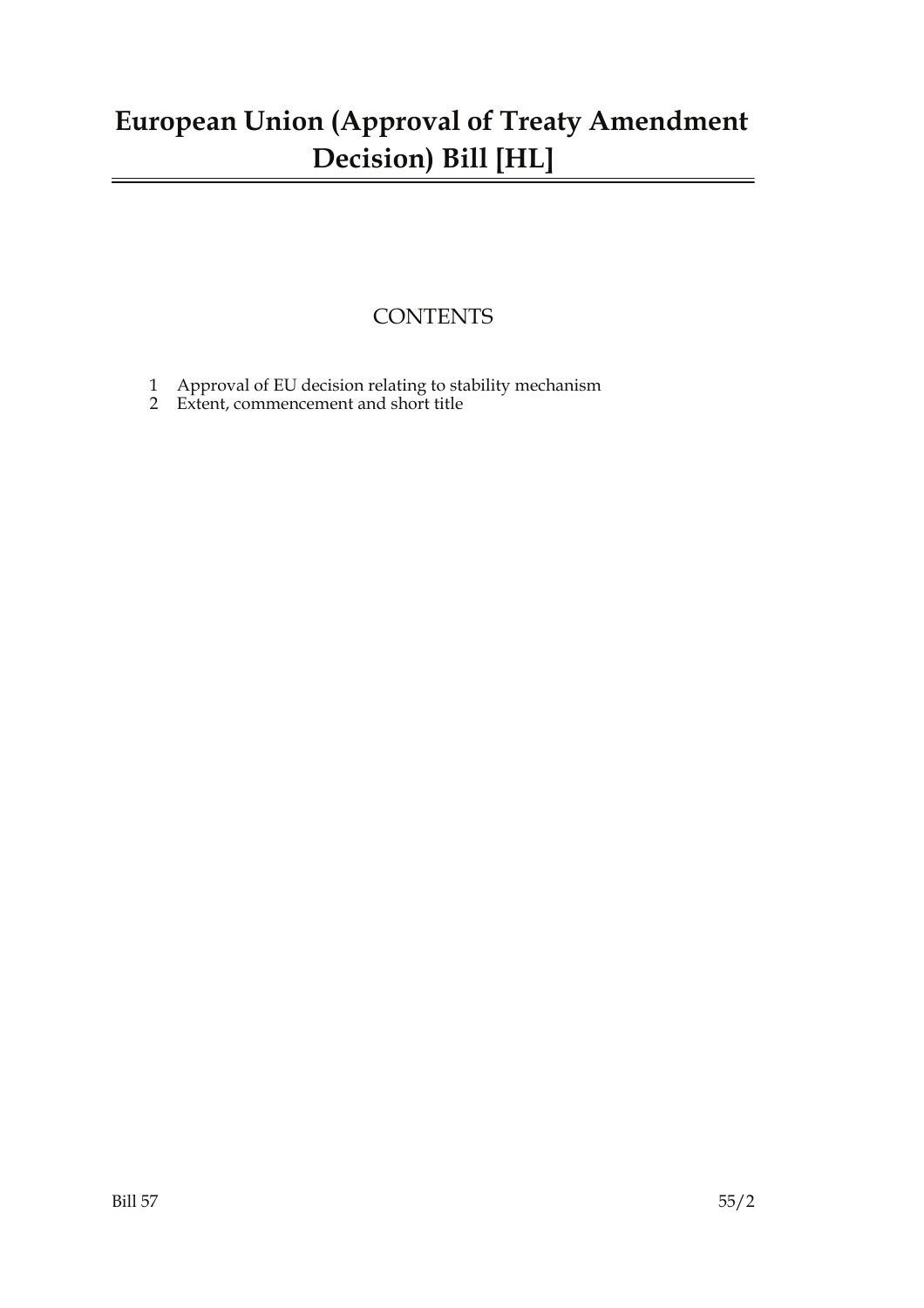# A **BILL** TO

Make provision for the purposes of section 3 of the European Union Act 2011 in relation to the European Council decision of 25 March 2011 amending Article 136 of the Treaty on the Functioning of the European Union with regard to a stability mechanism for Member States whose currency is the euro.

E IT ENACTED by the Queen's most Excellent Majesty, by and with the advice and consent of the Lords Spiritual and Temporal, and Commons, in this present **B** E IT ENACTED by the Queen's most Excellent Majesty, by and with consent of the Lords Spiritual and Temporal, and Commons, Parliament assembled, and by the authority of the same, as follows:  $-$ 

#### **1 Approval of EU decision relating to stability mechanism**

- (1) The following provisions have effect for the purposes of section 3 of the European Union Act 2011 (which sets out requirements to be met before a Minister of the Crown may confirm the approval by the United Kingdom of a decision adopted under Article 48(6) of the Treaty on European Union).
- (2) The European Council decision of 25 March 2011 amending Article 136 of the Treaty on the Functioning of the European Union with regard to a stability mechanism for Member States whose currency is the euro (2011/199/EU) is approved.
- (3) That decision does not fall within section 4 of the European Union Act 2011 (cases where treaty or Article 48(6) decision attracts a referendum). *10*

#### **2 Extent, commencement and short title**

- (1) This Act extends to the whole of the United Kingdom.
- (2) This Act comes into force on the day on which it is passed.
- (3) This Act may be cited as the European Union (Approval of Treaty Amendment Decision) Act 2012. *15*